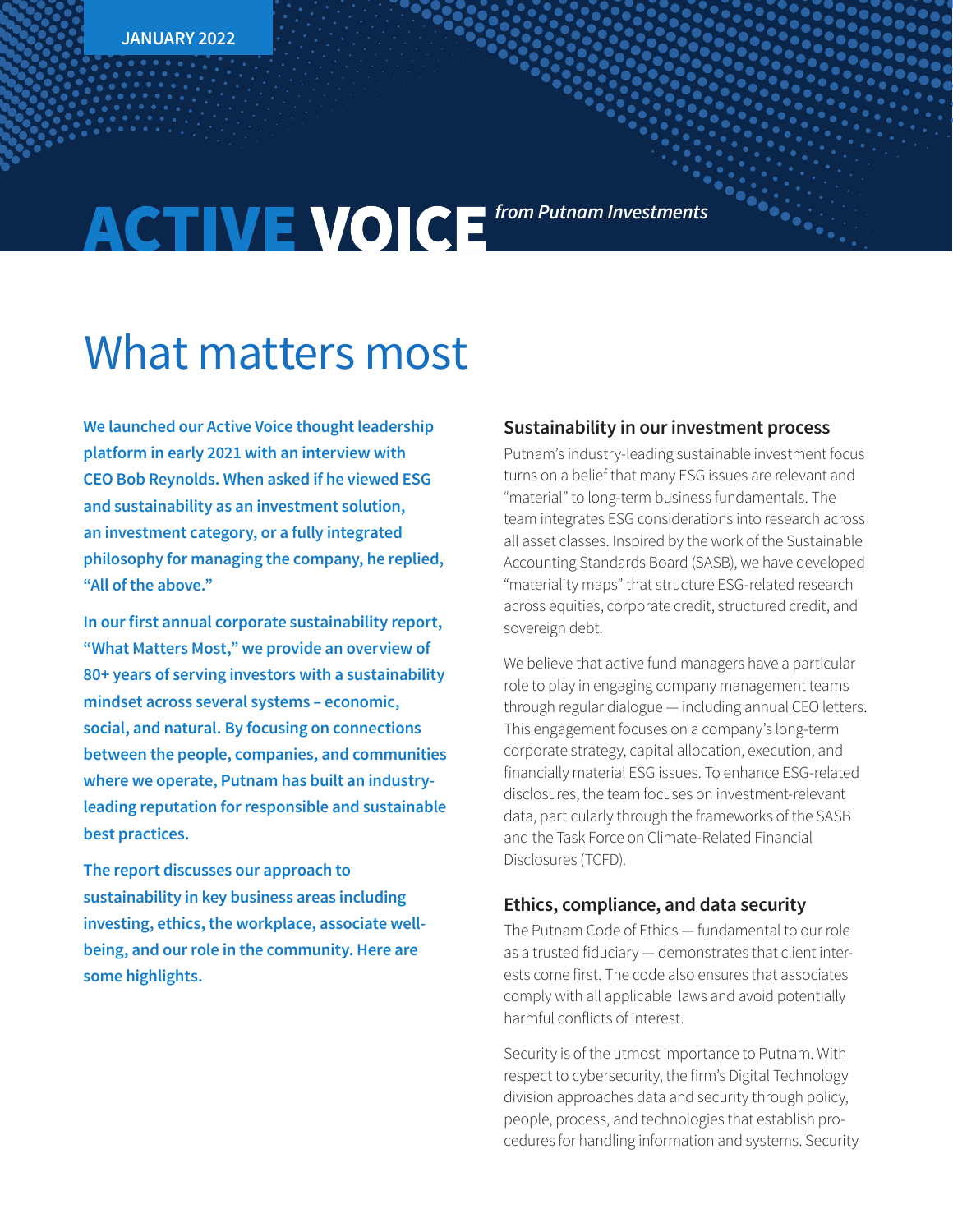technologies are implemented through a "Defense in Depth" strategy built on the traditional pillars of protection, detection, and reaction.

#### **Sustainability in the workplace**

We are committed to energy and environmental efficiency at our Boston headquarters and satellite offices. Our Boston office has been LEED Silver-certified by the U.S. Green Building Council and has been designated an ENERGY STAR facility based on an Environmental Protection Agency energy performance score superior to that of 75% of similar buildings nationwide.

Great-West Lifeco, our parent company, is a recognized leader in carbon and climate risk management, earning an A (leadership) ranking from CDP, a non-profit environmental reporting system for investors, companies, governments, and regions worldwide.

Each year since 2002, Putnam has been designated one of the "Best Workplaces for Commuters" by the EPA. In the city of Boston, an estimated 80% of workers take public transportation to work.

### **Culture and associate well-being**

For more than 20 years, we have actively engaged in diversity and inclusion initiatives. We believe corporate diversity has a positive impact on performance and can result in better stakeholder outcomes. In 2004, we established a Diversity Advisory Council, composed of members representing all associate levels across the company. The council is overseen by the Office of Diversity and Inclusion. In 2008, we established a Head of Diversity and Inclusion, with this role reporting directly to the CEO since 2020. Our business impact groups — Putnam Pride Alliance, Women of Putnam, Putnam Black Professional Network, and the Putnam Multicultural Group — focus on education, community, development, and retention.

### **Community engagement**

Recognizing the vital link between Putnam and the community, we engage with numerous civic, charitable, and nonprofit organizations and encourage associates to participate as board members, donors, and volunteers.

### **An ongoing commitment to sustainability**

The goal of our Corporate Sustainability Report is to present the highlights of our approach to sustainability in key areas of our business. The report represents a culmination of our long-standing commitment to sustainable business practices, a resilient investment process, the highest standards of ethics and service, an inclusive workplace culture, and community engagement.

Sustainability is an evolving concept. We are constantly evaluating the impact of our corporate policies on our business, our people and our community. On this path, as the world changes, we respond and redefine what matters. More opportunity lies ahead for us to build on this progress and deliver an even greater impact on our communities.

For a detailed look at our approach to sustainability at Putnam, read more about the key areas in the report.



**[www.putnam.com/about-putnam/corporate](https://www.www.putnam.com/about-putnam/corporate-sustainability/?ref=PUT012.pdf)[sustainability/](https://www.www.putnam.com/about-putnam/corporate-sustainability/?ref=PUT012.pdf)**

This material is for informational and educational purposes only. It is not designed to be a recommendation of any specific investment product, strategy, or decision, and is not intended to suggest taking or refraining from any course of action. The material was not prepared, and is not intended, to address the needs, circumstances, and objectives of any specific institution, plan, or individual(s). Putnam is not providing advice in a fiduciary capacity under applicable law in providing this material, which should not be viewed as impartial, because it is provided as part of the general marketing and advertising activities of Putnam, which earns fees when clients select its prod